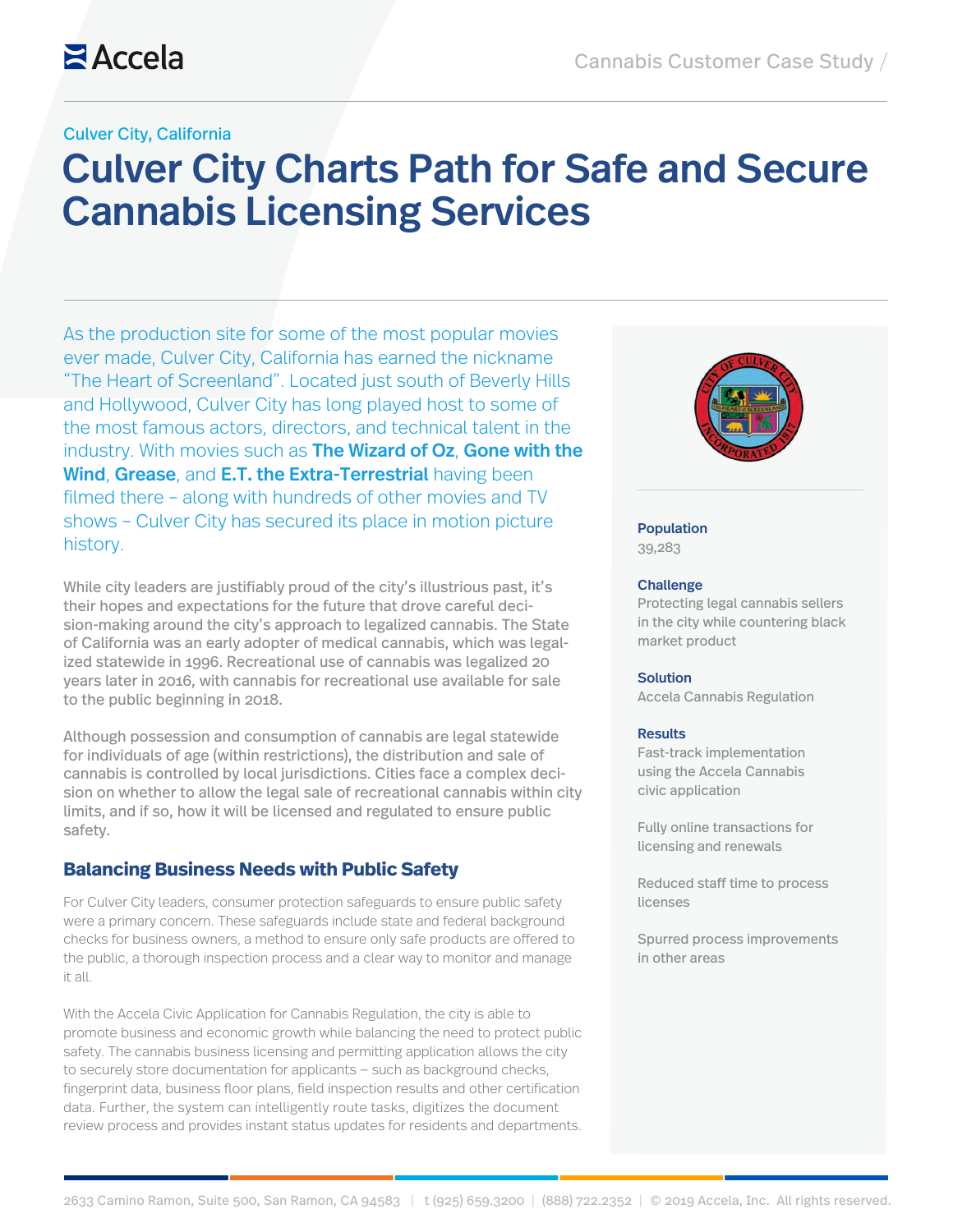# **Z**Accela



# Serving Businesses Online, Anytime, At Their Convenience

Trisha Perez, the project's manager and Culver City's senior computer programmer and analyst, said that one of the city's primary goals was to make the system simple for applicants to use.

"Culver City was looking for a solution that would make it as easy as possible for Cannabis business permit applicants to apply for permits from the city and organize the city's detailed permit review process," Perez said. "We will measure success by applicants being able to apply without encountering much technical difficulties, and for the city to successfully review applications as they move through the system."

### **Counteracting the Black Market**

One of the chief concerns for areas with legalized cannabis is the continued presence of black market product – cannabis which has none of the safeguards of legal, regulated product. Even after recreational cannabis became legal and available, 18% of California consumers reported buying cannabis off the black market within the past three months, according to a research survey conducted in July 2018.

While consumers may see little difference between legal and non-legal product, black market cannabis comes with serious safety concerns. While there is no quality assurance for black market product, legal marijuana is free of harmful pesticides and dangerous narcotics, is required to pass quality testing, is sold away from sensitive areas like schools, and is sold, stored and transported by business owners who have passed FBI and California Department of Justice background checks. Legalized cannabis also generates local and state tax revenue used for programs to benefit residents, while profits from black market product have been linked to crime.

With an eye to counteracting the black market, Culver City sought to ensure the licensing process presented no barrier to business owners seeking to operate legal cannabis businesses. The Accela Cannabis Regulation application was a crucial component of creating a simple process for applicants and agency staff alike.

### **Industry Pioneers**

Just as it served as a pioneer in the motion picture industry, Culver City is pioneering a way forward in the regulated cannabis industry. Throughout the state, only one in three cities permit cannabis businesses, and just one in seven California cities allow recreational cannabis stores. Culver City is showing other cities how to create a safe, regulated cannabis industry – and how to accomplish it all in a very short timeframe.

In December 2017, the Culver City Council voted to legalize cannabis sales within the city. In January, the city selected Accela as the vendor of choice for their cannabis licensing software. Eager to move quickly, the city chose the Accela Civic Application for Cannabis Regulation -- an out-of-the-box system that includes the most common record types, workflows, scripting, and reports.

"The solution is a way for city staff to easily review applications and for management to track progress throughout the process. This should result in quicker application review, leading to more efficient work by staff and less work for the applicants."

#### Trisha Perez

Project Manager, Culver City's Senior Computer Programmer and Analyst